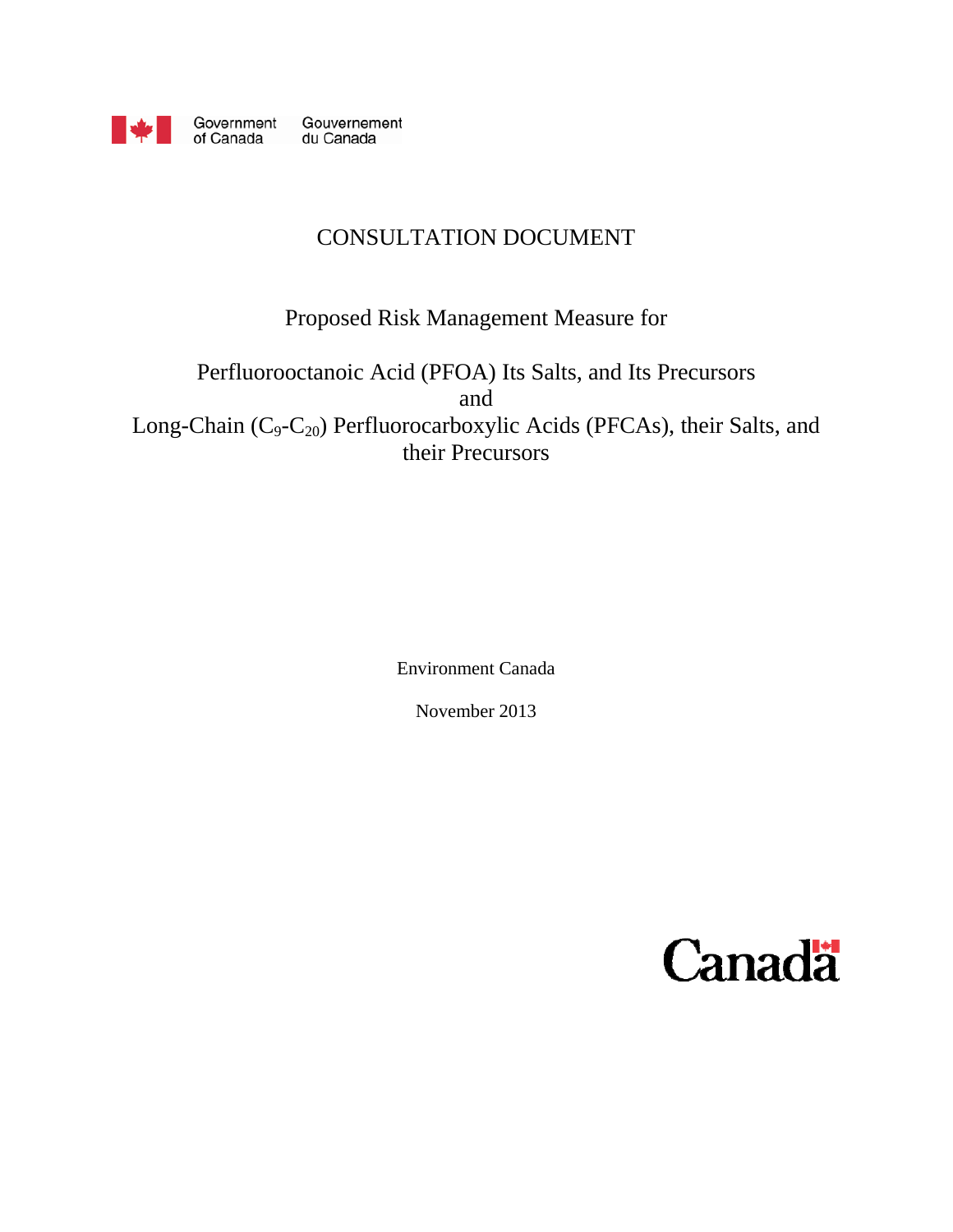# **Table of Contents**

|                    | 1. OBJECTIVE OF CONSULTATION             |                                                                                                                                                                                                                          |                  |  |
|--------------------|------------------------------------------|--------------------------------------------------------------------------------------------------------------------------------------------------------------------------------------------------------------------------|------------------|--|
|                    | 2. BACKGROUND                            |                                                                                                                                                                                                                          | 3                |  |
|                    | 2.1<br>2.2<br>2.3<br>2.4<br>2.5          | <b>SUBSTANCE AND RELEASE INFORMATION</b><br>FINAL SCREENING ASSESSMENT REPORT CONCLUSION FOR PFOA AND LONG-CHAIN PFCAS<br><b>ALTERNATIVES</b><br><b>DOMESTIC RISK MANAGEMENT</b><br><b>INTERNATIONAL RISK MANAGEMENT</b> | 3<br>4<br>4<br>6 |  |
|                    | 3. PROPOSED RISK MANAGEMENT              |                                                                                                                                                                                                                          |                  |  |
|                    | 3.1<br>3.2<br>3.2.1.<br>3.2.2.<br>3.2.3. | PROPOSED MEASURE<br>ELEMENTS OF THE PROPOSED PROHIBITION FOR PFOA AND LONG-CHAIN PFCAS<br><b>INTENT</b><br>APPLICATION<br><b>COMING INTO FORCE</b>                                                                       | 6<br>7           |  |
|                    |                                          | <b>4. REQUEST FOR INFORMATION</b>                                                                                                                                                                                        | 8                |  |
|                    |                                          | 5. SOCIO-ECONOMIC CONSIDERATIONS                                                                                                                                                                                         | 8                |  |
|                    | <b>6. NEXT STEPS AND TIMELINES</b>       |                                                                                                                                                                                                                          |                  |  |
| 9<br>7. REFERENCES |                                          |                                                                                                                                                                                                                          |                  |  |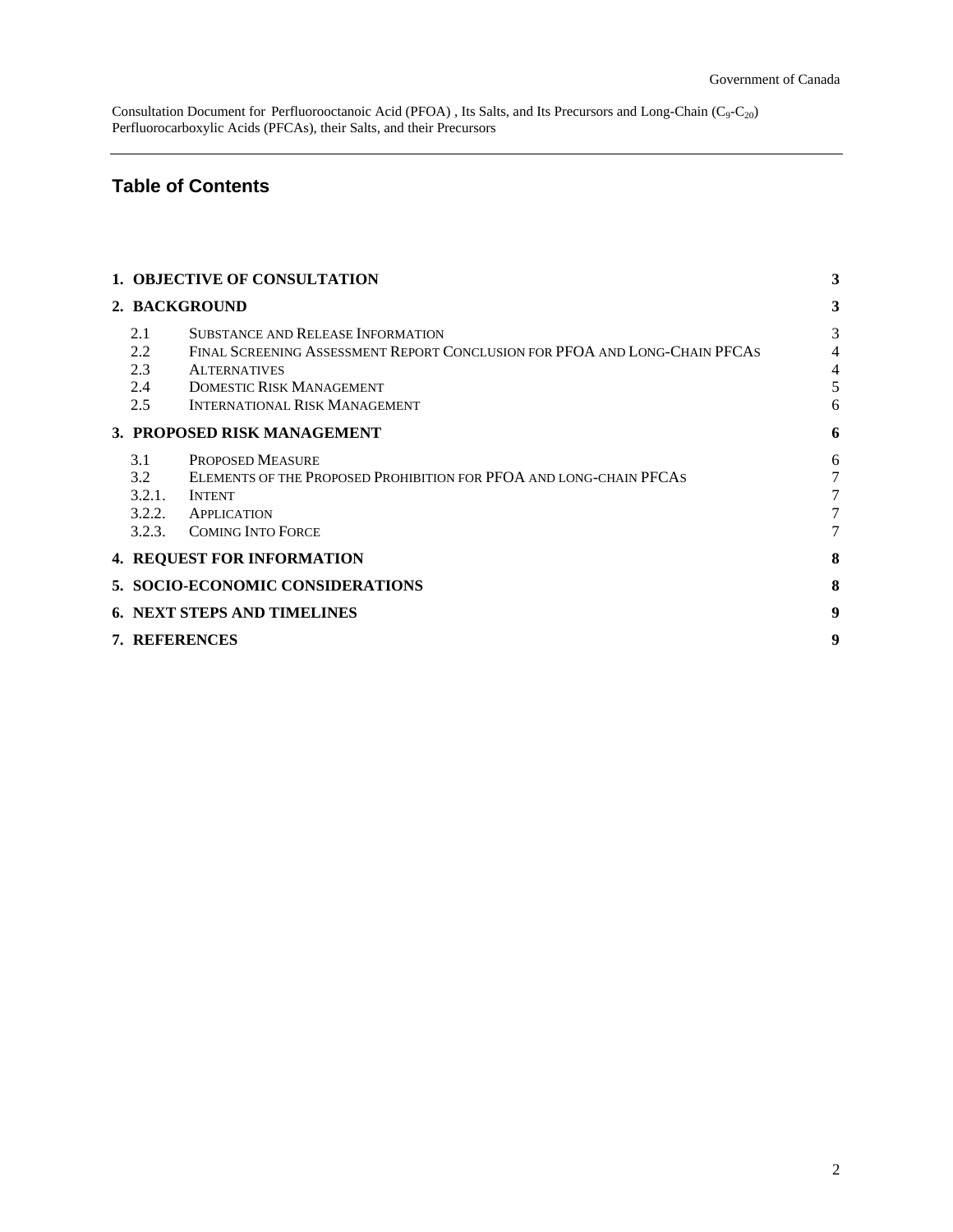### <span id="page-2-0"></span>**1. OBJECTIVE OF CONSULTATION**

The objective of this Consultation Document and the corresponding 30 day electronic public comment period is to solicit feedback from stakeholders and the public regarding the proposed risk management measure for Perfluorooctanoic Acid (PFOA), its salts, and its precursors and Long-Chain  $(C_9-C_{20})$  Perfluorocarboxylic Acids (LC-PFCAs), their salts, and their precursors. Comments received will help to inform the development of the proposed risk management measure for publication in *Canada Gazette,* Part I.

### **2. BACKGROUND**

#### **2.1 Substance and Release Information**

PFOA and LC-PFCAs are fluorocarbon-based chemicals (consisting of fluorine bound to carbon atoms). The PFOA molecule contains 8 carbon atoms and LC-PFCAs contain between 9 and 20 carbon atoms. Both substances may also be found in salt form (e.g. PFOA ammonium salt). These substances may be formed from the degradation or transformation of their precursors, which include parent compounds and chemical products containing PFOA or LC-PFCAs.

PFOA is a synthetic substance belonging to the PFCA class of chemicals. In general, PFOA and its salts are used as polymerization aids in the production of fluoropolymers. Fluoropolymers are used in the manufacture of coatings that are water and stain resistant for a variety of applications. PFOA, its salts and its precursors (compounds that degrade to become PFOA) have also been used in the past in many industrial processes as well as in commercial and consumer products.

Only one LC-PFCA substance, containing a 9-carbon chain, is known to be used for surfactant applications and in the production of fluoropolymers. Other LC-PFCAs, containing carbon chains of 10–20 atoms, are rarely used intentionally in products. However, some substances, such as fluorotelomers, are PFCA precursors and can degrade to form LC-PFCAs. These substances are commonly used and found in commercial products to provide oil-, grease-, waterand stain-repellent properties to products.

PFOA, itself, is not manufactured in Canada. However, quantities of the ammonium salt are imported. LC-PFCAs are not manufactured in Canada; however, several precursors to the longchain (C9-C20) perfluorocarboxylic acids were reported to be imported into Canada.

PFOA, its salts and its precursors and LC-PFCAs, their salts and their precursors were historically used, and may continue to be used, in the following industry sectors and are potentially contained in the associated products (OECD 2013).

- Films, paints and coatings: paint, photographic film, water-based inks
- Fire-Fighting: aqueous fire-fighting foams
- Electrical and Electronics: cables, wiring, semiconductors
- Product components and finished products: hoses, gaskets, non-stick cookware, personal care products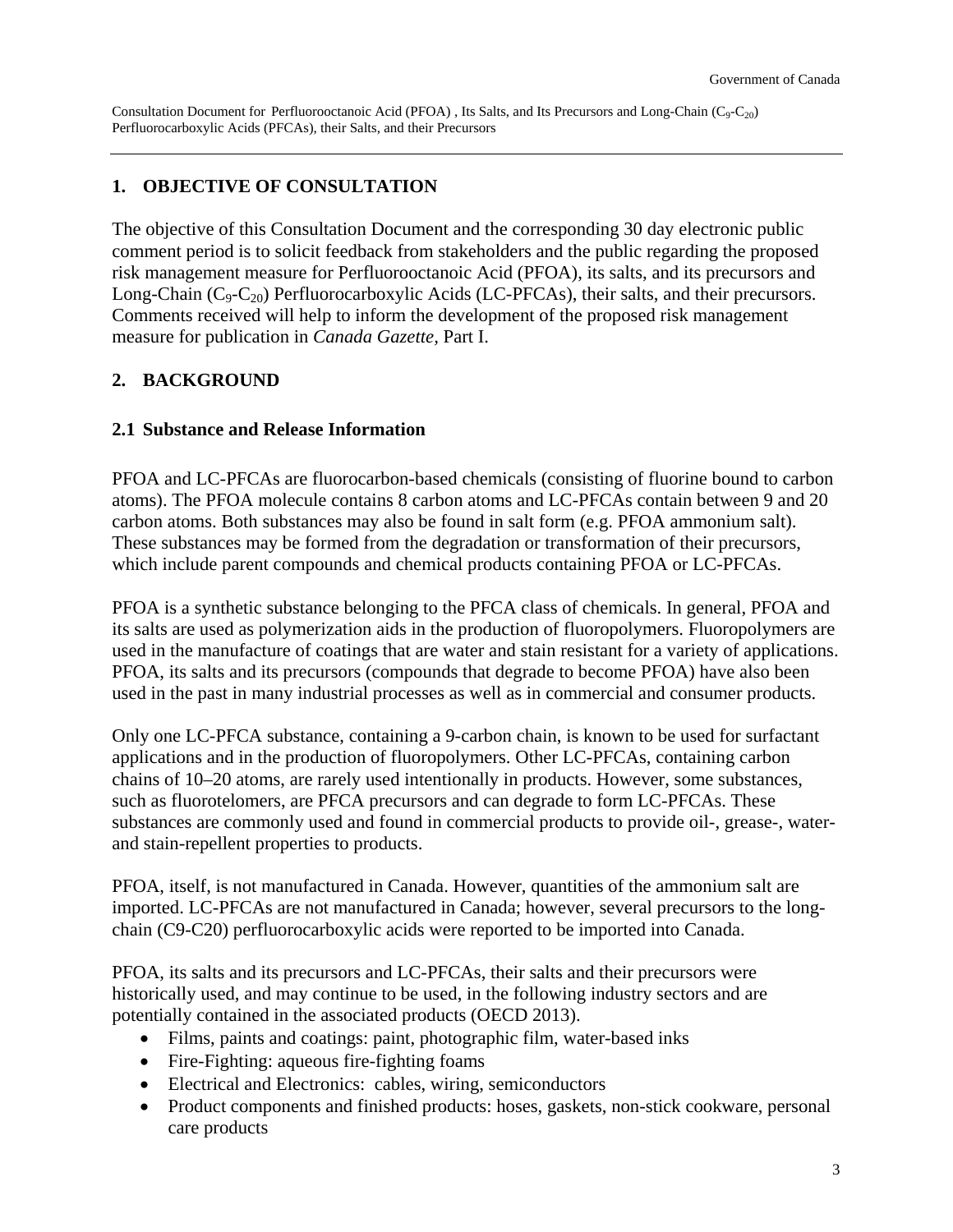- <span id="page-3-0"></span>• Paper and packaging: oil and grease repellent
- Polymerization: polymerization processing aids (surfactants)
- Textiles: protective clothing, oil and water repellent and stain release fabrics, carpet

Other industry sectors would be implicated if they use product components or finished products identified in the list above.

Both PFOA and LC-PFCAs may be found in the environment due to releases from fluoropolymer manufacturing or processing facilities, effluent releases from wastewater treatment plants, landfill leachates and due to degradation / transformation of PFOA precursors and precursors to LC-PFCAs.

## **2.2 Final Screening Assessment Report Conclusion for PFOA and Long-Chain PFCAs**

The final screening assessment reports concluded that PFOA, its salts and precursors and LC-PFCAs, their salts and precursors are entering or may be entering the environment in a quantity or a concentration or under conditions that have or may have an immediate or long-term harmful effect on the environment or its biological diversity.

The final screening assessment reports (Canada 2012a, 2012b) also concluded that PFOA and its salts and LC-PFCAs and their salts meet the criteria for persistence as set out in the *Persistence and Bioaccumulation Regulations;* however, PFOA and its salts and LC-PFCAs and their salts do not meet the regulatory criteria for bioaccumulation. Nevertheless, the weight of evidence is sufficient to conclude that PFOA and its salts and LC-PFCAs and their salts accumulate and biomagnify in terrestrial and marine mammals.

The final screening assessment report (Canada 2012a) also concludes that PFOA and its salts are not entering the environment in a quantity or concentration or under conditions that constitute or may constitute a danger in Canada to human life or health.

LC-PFCAs and its salts have not been assessed for risk to human health, however, it was considered important to publish the ecological Screening Assessment Report (SAR) in order to initiate the implementation of risk management measures as well as fulfill the Government's commitment to assess PFCAs under the *Perfluorinated Carboxylic Acids (*PFCAs*) and Precursors: An Action Plan for Assessment and Management* (Canada, 2006). The Action Plan is available at: *<http://publications.gc.ca/gazette/archives/p1/2006/2006-06-17/pdf/g1-14024.pdf>.* 

For further information on the final screening assessment report conclusions for [PFOA,](http://www.ec.gc.ca/ese-ees/default.asp?lang=En&n=370AB133-1) its salts and its precursors and LC[-PFCAs,](http://www.ec.gc.ca/ese-ees/default.asp?lang=En&n=CA29B043-1) theirs salts and their precursors, refer to the final screening assessment reports, available at: [http://www.ec.gc.ca/toxiques](http://www.ec.gc.ca/toxiques-toxics/Default.asp?lang=en&n=F68CBFF1-1)[toxics/Default.asp?lang=en&n=F68CBFF1-1](http://www.ec.gc.ca/toxiques-toxics/Default.asp?lang=en&n=F68CBFF1-1).

# **2.3 Alternatives**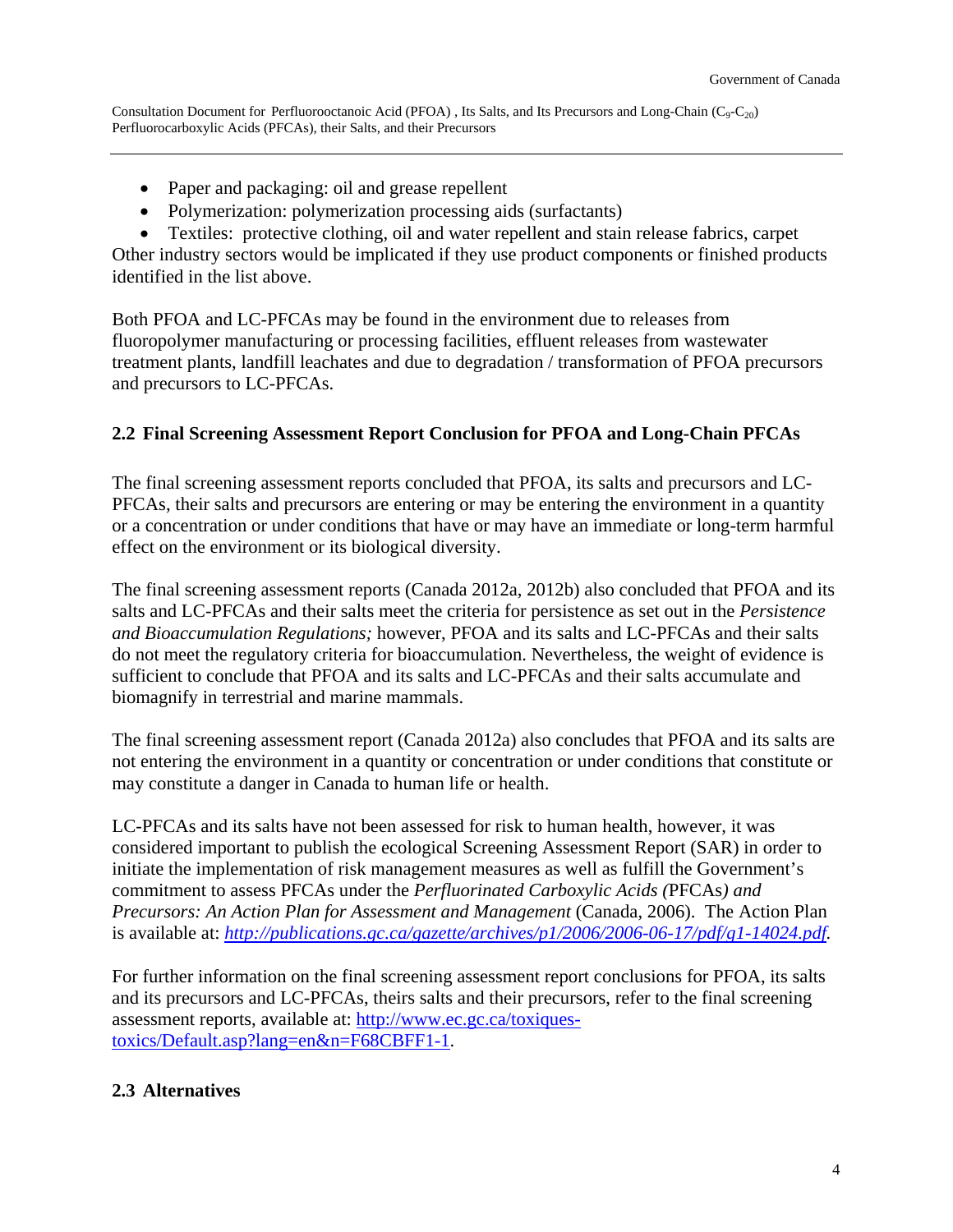<span id="page-4-0"></span>Substances which are new to Canada, including new substitutes for PFOA, its salts and its precursors and LC-PFCAs, their salts and their precursors, are subject to the New Substances provisions of the *Canadian Environmental Protection Act*, 1999 (CEPA 1999) and the *New Substances Notification Regulations*. Any company intending to import or manufacture such a substance must submit a notification, with the substance undergoing an assessment by Environment Canada and Health Canada to determine whether it meets the definition of "toxic" set out in section 64 of CEPA 1999. Many substitutes to PFOA, its salts and its precursors and LC-PFCAs, their salts and their precursors have been notified to the New Substances Program.

The United States Environmental Protection Agency (EPA) is also reviewing substitutes for PFOA, PFOS, and other long-chain perfluorinated substances as part of its review process for new chemicals under EPA's New Chemicals Program. Over 150 new chemical notices on alternative substances of various types have been received and reviewed by EPA. Under the EPA's New Chemical Review of Alternatives for PFOA and Related Chemicals (US EPA, 2012), shorter chain-length perfluorinated telomeric substances have been notified as alternatives for a variety of uses including, for example, textile, carpet and paper additive uses and tile surface treatments.

While fluoro-alternatives exist for most, although not all current uses, there will likely be several alternatives rather than one single replacement. Non-fluorinated alternatives are available for some applications but may not provide equivalent performance as the fluorinated substances they are replacing.

#### **2.4 Domestic Risk Management**

In June 2006, the Government of Canada published its *Action Plan for the Assessment and Management of Perfluorinated Carboxylic Acids and their Precursors* (Canada 2006). This Action Plan addresses the assessment and management of the broad class of PFCAs and PFCA precursors including:

- o **Preventing the introduction into Canada of new substances which would contribute to the observed load of long-chain PFCAs in the environment** On October 13, 2010, the *Regulations Amending the Prohibition of Certain Toxic Substances Regulations, 2005 (Four New Fluorotelomer-based Substances)* (EC 2010) were published in *Canada Gazette*, Part II. These Regulations prohibit the manufacture, use, sale, offer for sale and import of four fluorotelomer-based substances, found to be precursors to LC-PFCAs, unless present in certain manufactured items.
- o **Seeking action from industry to address confirmed sources of PFCAs from substances already in Canadian commerce** A voluntary *Environmental Performance Agreement Respecting PFCAs and their Precursors in Perfluorochemical Products Sold in Canada* was signed on March 30, 2010 (Canada 2010). The Performance Agreement was identified as early risk

management action as Environment Canada and Health Canada pursued further assessment to guide future risk management actions. The agreement includes action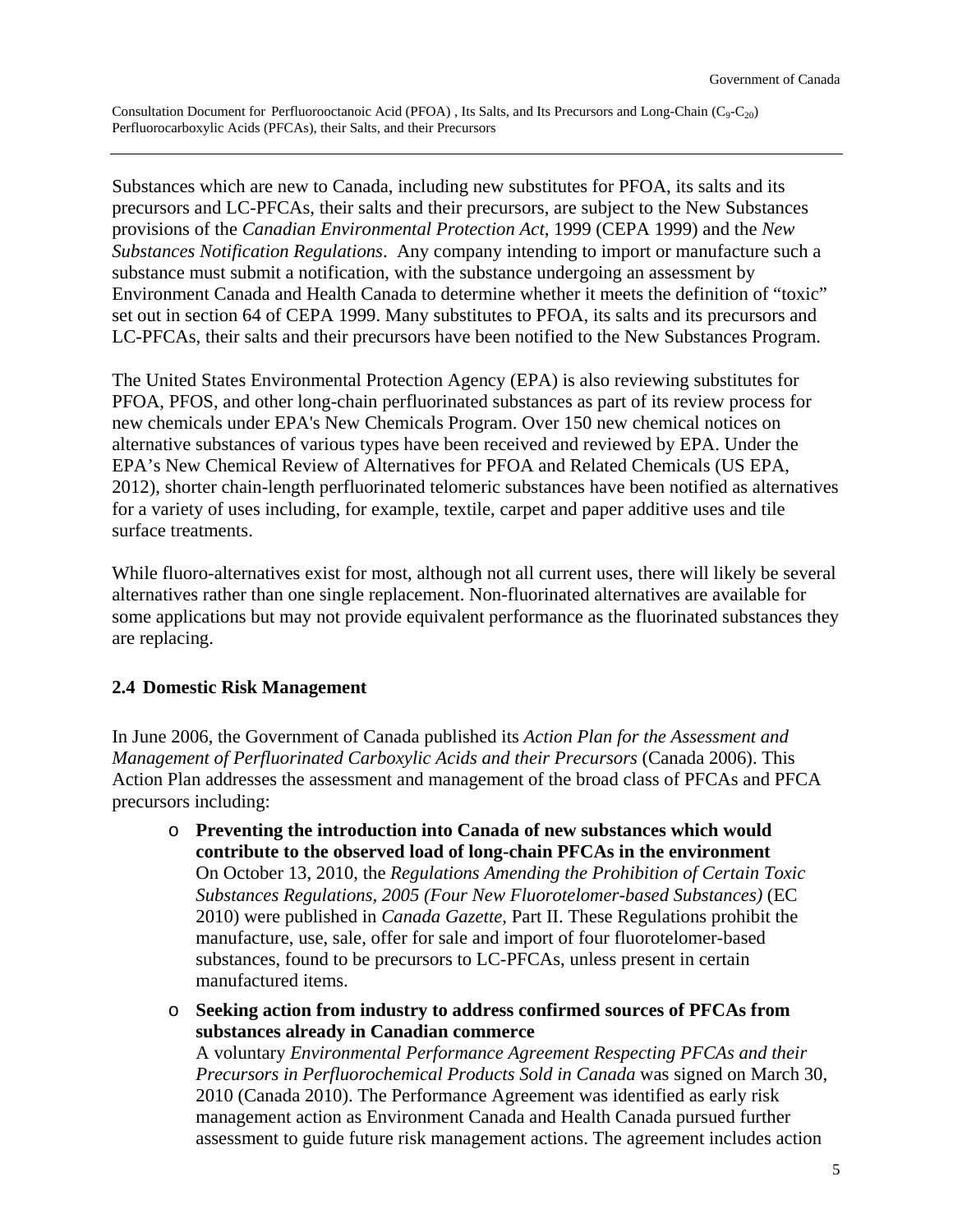<span id="page-5-0"></span>to reduce PFOA, LC-PFCAs and their precursors, which are present in the form of residuals or impurities in perfluorinated products currently in commerce in Canada, by 95% by December 31, 2010, and to eliminate them by December 31, 2015. The data received from companies indicates that significant progress is being made in reaching the targets set out in the Environmental Performance Agreement Respecting Perfluorinated Carboxylic Acids (PFCAs) and their Precursors in Perfluorinated Products Sold in Canada. The Environment Performance Agreement is available at: http://www.ec.gc.ca/epe-epa/default.asp?lang=En&n=AE06B51E-1.

In August 2012, Environment Canada and Health Canada published a Risk Management Approach for PFOA, its salts and its precursors and LC-PFCAs, their salts and their precursors with the objective of minimizing releases of PFOA and LC-PFCAs to the environment to the greatest extent practicable that is technically and economically feasible [\(http://www.ec.gc.ca/ese](http://www.ec.gc.ca/ese-ees/default.asp?lang=En&n=451C95ED-1)[ees/default.asp?lang=En&n=451C95ED-1](http://www.ec.gc.ca/ese-ees/default.asp?lang=En&n=451C95ED-1)).

## **2.5 International Risk Management**

Risk management actions have been proposed in the United States, Norway, Germany and the European Union. On September 30, 2013, the EPA issued a Significant New Use Rule, which requires companies to report their intent to manufacture or import products containing LC-PFCAs intended for use as part of carpets or to treat carpets, as well as their intent to import carpets already containing these chemicals

([http://www.epa.gov/oppt/existingchemicals/pubs/actionplans/pfcs.html#final\)](http://www.epa.gov/oppt/existingchemicals/pubs/actionplans/pfcs.html#final) (US EPA 2013). Norway has banned the use of PFOA in consumer products (including textiles) through regulations which restrict the production, import, export or sale of consumer products that contain PFOA (OECD 2013). The regulations will take effect in June 2014.

Canada is a member of the Global Perfluorinated Chemicals (PFC) Group, consisting of governments, international organizations, and other stakeholders. The objectives of the Group is to consider the development, facilitation and promotion in an open, transparent and inclusive manner of national and international stewardship programs and regulatory approaches to reduce emissions and the content of relevant perfluorinated chemicals of concern in products and to work toward global elimination, where appropriate and technically feasible. The Global PFC Group has published a synthesis paper that provides an overview of key issues, scientific evidence, alternatives and regulatory approaches. The synthesis paper includes a comprehensive summary of existing international risk management ( [http://www.oecd.org/chemicalsafety/risk](http://www.oecd.org/chemicalsafety/risk-management/synthesis-paper-on-per-and-polyfluorinated-chemicals.htm)[management/synthesis-paper-on-per-and-polyfluorinated-chemicals.htm\)](http://www.oecd.org/chemicalsafety/risk-management/synthesis-paper-on-per-and-polyfluorinated-chemicals.htm)(OECD 2013).

## **3. PROPOSED RISK MANAGEMENT**

## **3.1 Proposed Measure**

To achieve the risk management objective, and as outlined in the [Risk Management Approach](http://www.ec.gc.ca/ese-ees/default.asp?lang=En&n=451C95ED-1)  [for Perfluorooctanoic Acid \(PFOA\), its Salts, and its Precursors and Long-Chain \(C9-C20\)](http://www.ec.gc.ca/ese-ees/default.asp?lang=En&n=451C95ED-1)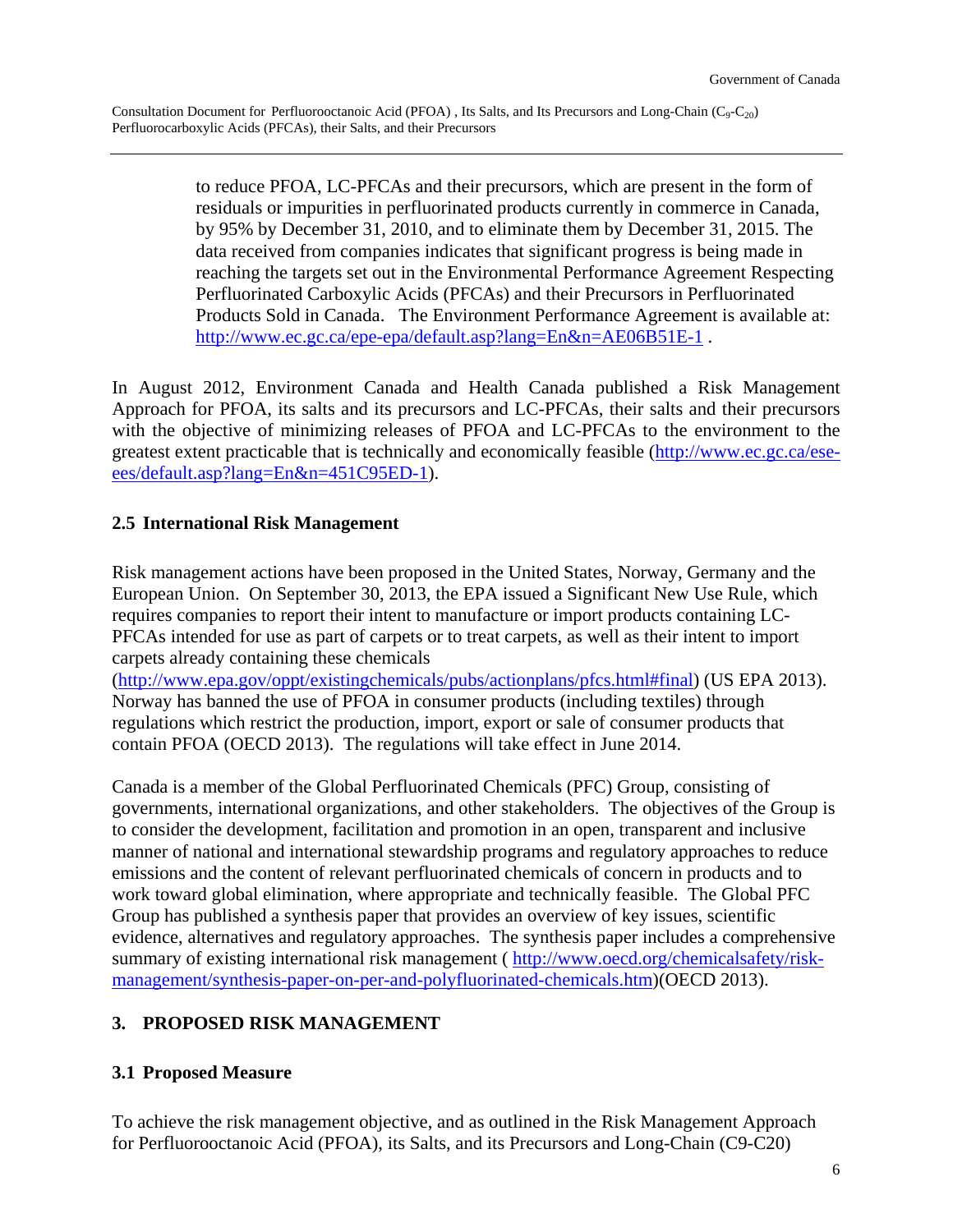<span id="page-6-0"></span>[Perfluorocarboxylic Acids \(PFCAs\), their Salts, and their Precursors,](http://www.ec.gc.ca/ese-ees/default.asp?lang=En&n=451C95ED-1) that was published in August 2012 (Canada. 2012c), the Government of Canada is proposing to implement regulations to prohibit the manufacture, use, sale, offer for sale, and import of PFOA, its salts and its precursors and LC-PFCAs, their salts and their precursors and products containing these chemicals.

This will be achieved through the addition of PFOA, its salts and its precursors and LC-PFCAs, their salts and their precursors to the *[Prohibition of Certain Toxic Substances Regulations, 2012](http://www.ec.gc.ca/lcpe-cepa/eng/Regulations/DetailReg.cfm?intReg=207)* (EC, 2012), herein referred to as the "Prohibition Regulations".

Future consideration will be given to the addition of PFOA, its salts and its precursors and LC-PFCAs, their salts and their precursors to the *Export Control List* (Schedule 3 of CEPA 1999) to restrict exports. Separate consultations will be undertaken for export controls when deemed timely and appropriate.

## **3.2 Elements of the Proposed Prohibition**

### **3.2.1. Intent**

The intent of the proposed risk management measure is to prohibit the manufacture, import, use, sale, and offer for sale of PFOA, its salts and its precursors and LC-PFCAs, their salts and their precursors and products containing these substances, effective from the coming into force of the regulations.

## **3.2.2. Application**

The proposed risk management measure would apply to all Canadians, including chemical manufacturers and importers, material processors, importers of product components and finished products, product assemblers, and the general public.

It is proposed to add PFOA, its salts and its precursors and LC-PFCAs, their salts and their precursors to either Schedule 1 (Prohibited Toxic Substances) or Schedule 2, Part 2 (Temporary Permitted Uses) of the Prohibition Regulations to prohibit the manufacture, use, sale, and offer for sale or import of the substances and products containing the substances in Canada.

## **3.2.3. Coming Into Force**

It is anticipated that the coming into force date for the final regulations will be three months following the February 2016 publication date in *Canada Gazette,* Part II. Currently, the coming into force date of May 2016 is being considered.

It is anticipated that the final regulations will include a coming into force date whereby the regulations would only apply to the manufacture, import, use, sale, offer for sale of PFOA, its salts and its precursors and LC-PFCAs, their salts and their precursors and products containing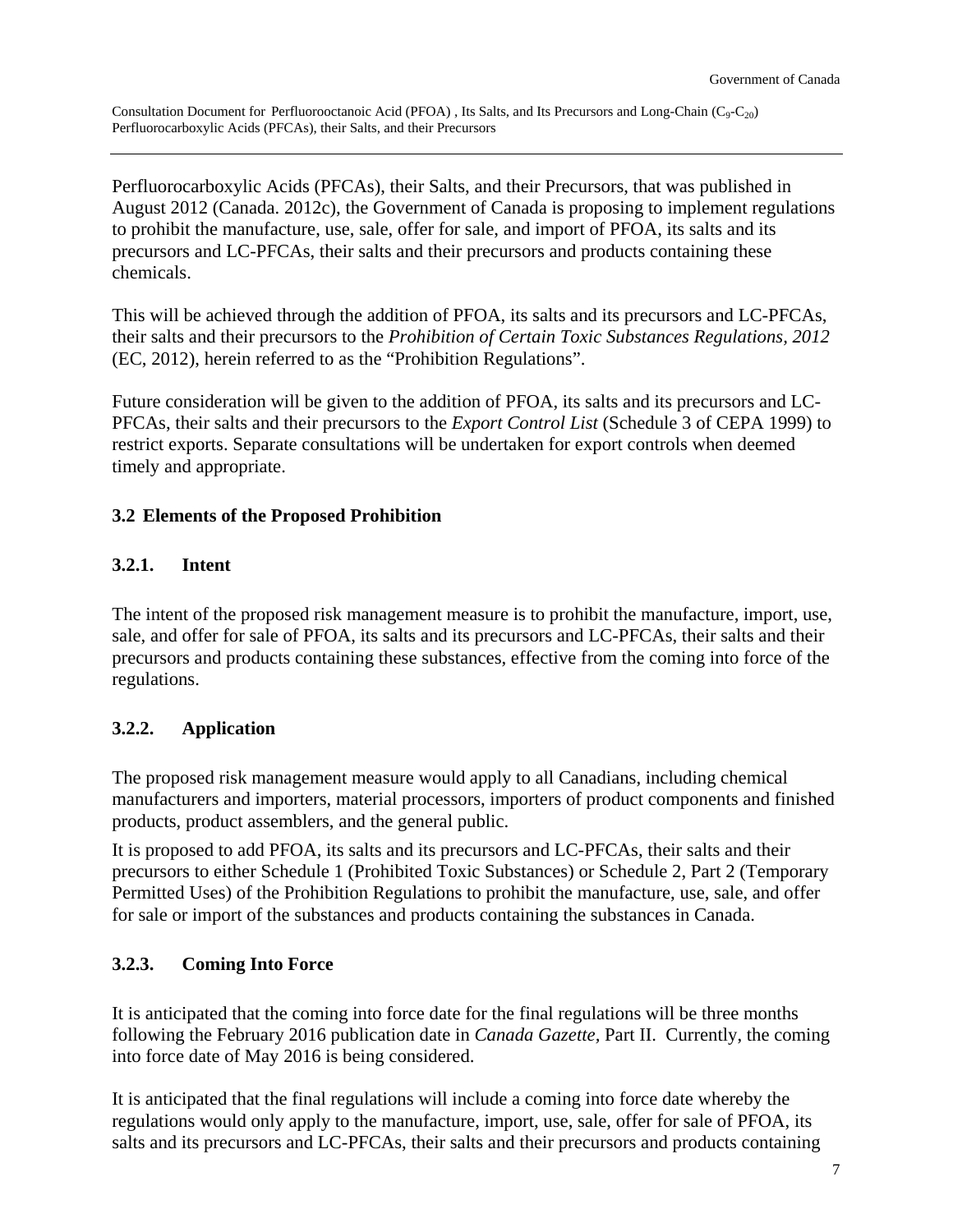<span id="page-7-0"></span>these substances, manufactured or imported after the coming into force date. Products containing PFOA, its salts and/or its precursors and LC-PFCAs, their salts and/or their precursors manufactured or imported before the coming into force date would not be affected by the regulations.

Comments on the proposed coming into force date are welcomed and necessary to assist with a coordinated and timely transition away from PFOA, its salts and its precursors and LC-PFCAs, their salts and their precursors to suitable chemical alternatives and alternative non-chemical techniques.

# **4. REQUEST FOR INFORMATION**

To achieve the risk management objective as outlined in the Risk Management Approach, and taking into consideration comments received on the Approach, the Government of Canada is working with industry to identify uses where there may be a need for accommodations, such as time-limited exemptions, permitted uses, use concentration limits, etc. to allow for the development of alternatives or alternative non-chemical techniques and the subsequent phase out of PFOA, its salts and its precursors and LC-PFCAs, their salts and their precursors.

Through previous consultations, the following uses were identified where chemical alternatives or alternative non-chemical techniques are not commercially available or where phase out and transition to alternatives may be required:

- Manufacture of semi-conductors,
- Fire protection products,
- Surfactants in water-based inks, and
- Processing aids in coatings for photo media products.

Stakeholders are being asked to provide information, related to their operations or industry operations as a whole, to identify uses and evaluate the need for accommodations, such as timelimited exemptions, permitted uses, use concentration limits, etc. Submissions should include the following information, to the extent that is possible:

- Description of the specific use.
- Description of the alternative development process for the specific use.
- Details of the expected timelines for alternative development.
- Description of the necessary performance attributes of the alternative and testing timelines to confirm viability of the alternative.
- Description of the transition process and timing.
- Description of any other phase out considerations.

All input received will help to inform the development of the proposed regulations prior to their publication in *Canada Gazette,* Part I. Responses, comments and other materials should be sent to the contact listed below.

## **5. SOCIO-ECONOMIC CONSIDERATIONS**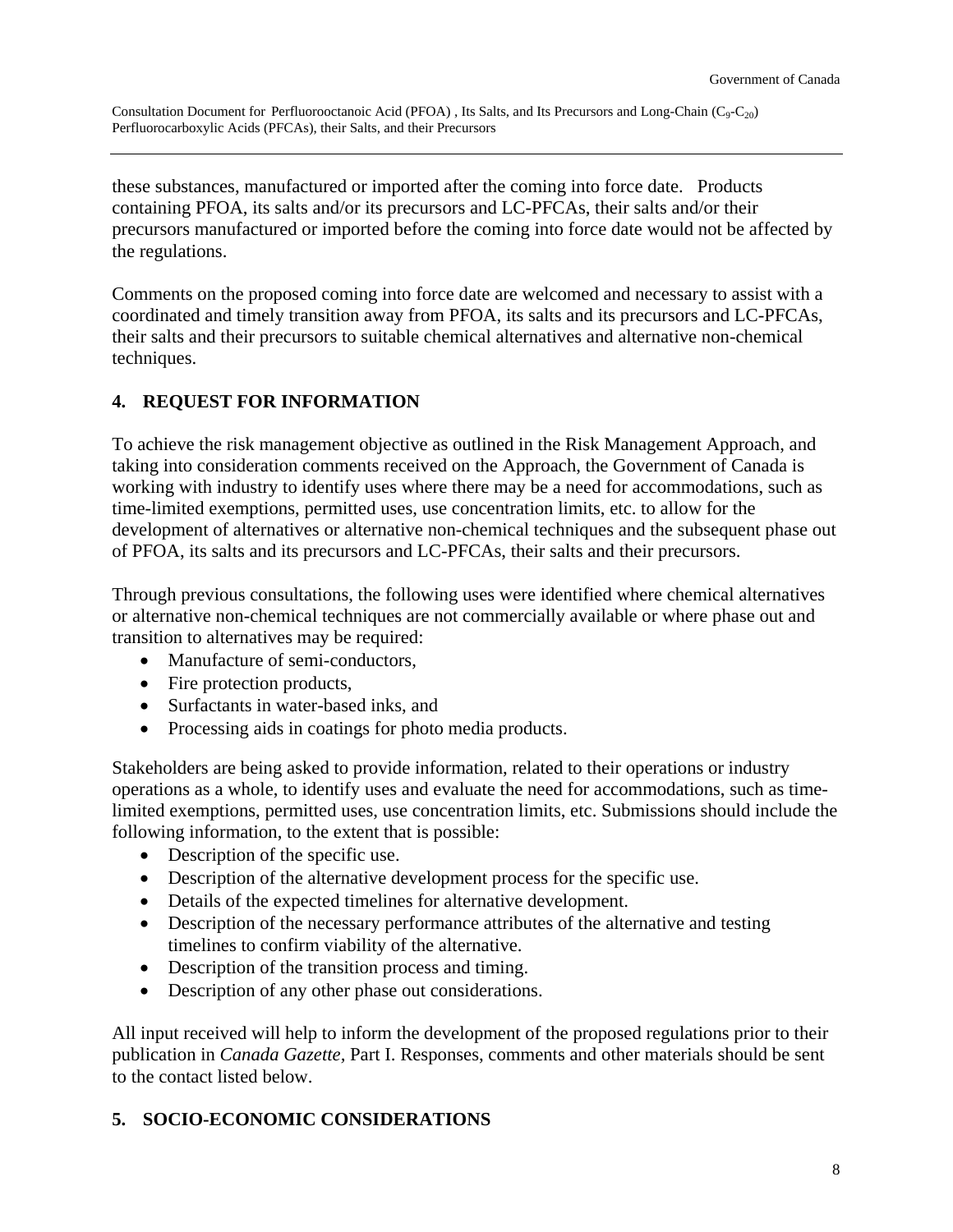<span id="page-8-0"></span>Socio-economic factors have been considered in the selection process for a regulation and/or instrument respecting preventive or control actions, and in the development of the risk management objective(s). Socio-economic factors will also be considered in the development of regulations, instrument(s) and/or tool(s) as identified in the *Cabinet Directive on Streamlining Regulation* (TBS 2007) and the guidance provided in the Treasury Board document *Assessing, Selecting, and Implementing Instruments for Government Action*.

### **6. NEXT STEPS AND TIMELINES**

| <b>Actions</b>                                                            | Date                  |  |
|---------------------------------------------------------------------------|-----------------------|--|
| End of 30-day electronic public consultation period on this Consultation  | November 2013         |  |
| Document                                                                  |                       |  |
| Publication of the proposed regulations in <i>Canada Gazette</i> , Part I | No later than August  |  |
|                                                                           | 2014                  |  |
| End of Formal public comment period on the proposed regulations           | No later than October |  |
|                                                                           | 2014                  |  |
| Publication of the final regulations in <i>Canada Gazette</i> , Part II   | No later than 18      |  |
|                                                                           | months following the  |  |
|                                                                           | publication of the    |  |
|                                                                           | proposed instrument,  |  |
|                                                                           | February 2016         |  |
| Coming into force of the regulations                                      | May 2016              |  |

Industry and other interested stakeholders are invited to submit comments on the content of this consultation document or provide other information that would help to inform decision making. Please submit comments prior to November 30, 2013, since the development of the proposed regulations for PFOA, its salts and its precursors and LC-PFCAs, their salts and their precursors will be moving forward after this date. Comments and information submissions should be submitted to the address provided below:

Chemicals Management Division Gatineau, Quebec K1A 0H3 Tel: 1-888-228-0530 / 819-956-9313 Fax: 819-953-7155 Email: [GR-RM@ec.gc.ca](mailto:GR-RM@ec.gc.ca)

## **7. REFERENCES**

Canada. 2006. Department of the Environment, Department of Health. *Action Plan for the Assessment and Management of Perfluorinated Carboxylic Acids and their Precursors.* Available from the Canada Gazette Part 1, Vol. 140, No.24, June 17, 2007: *<http://publications.gc.ca/gazette/archives/p1/2006/2006-06-17/pdf/g1-14024.pdf>.*